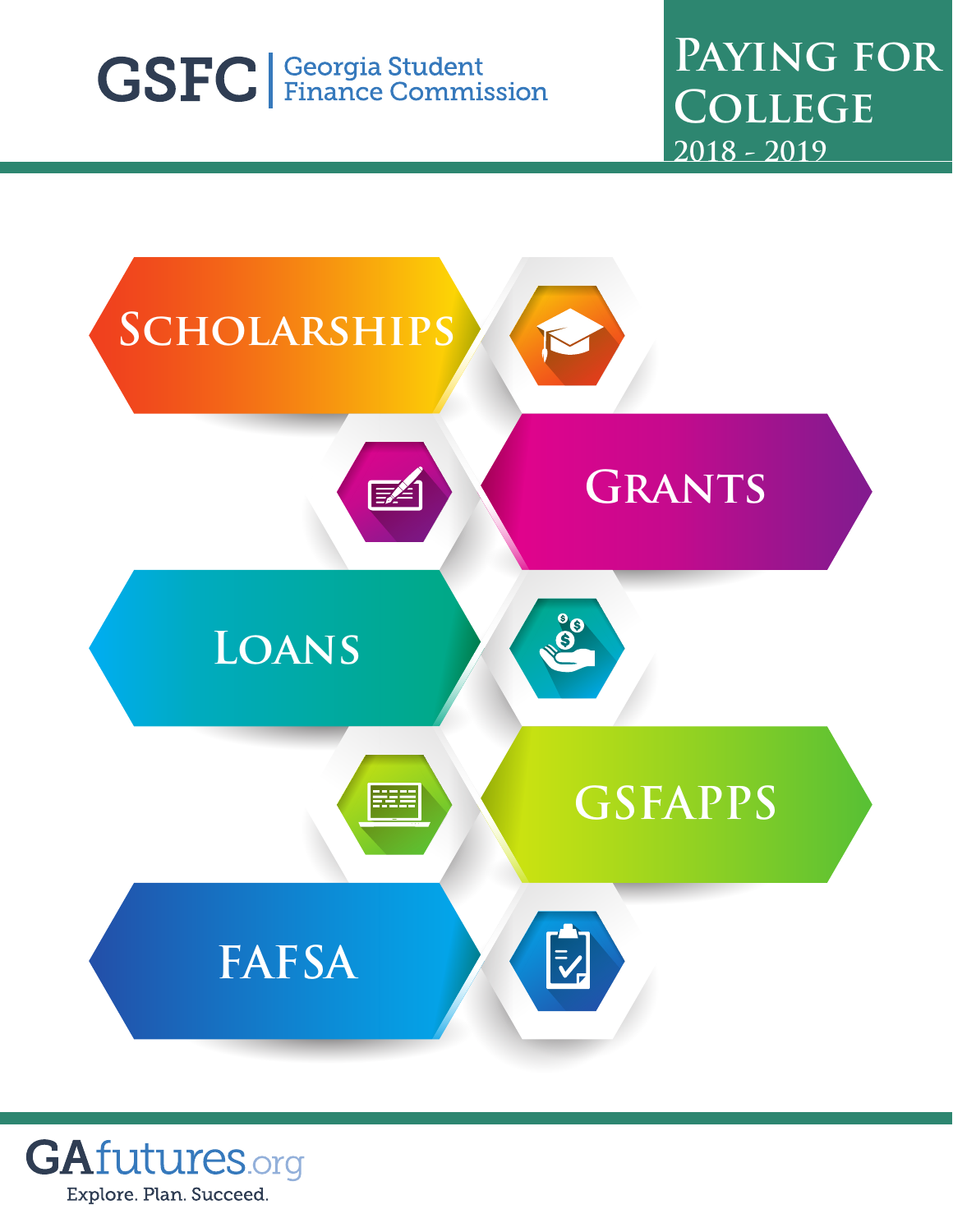#### **What is Financial Aid?**

Financial aid is money to help pay for your postsecondary education. Financial aid can be grants, scholarships, loans or work-study programs. Types and sources of financial aid include:

#### Types of Financial Aid Sources of Financial Aid Merit-based Scholarships (e.g., HOPE Scholarship) Need-based Grants (e.g., Pell Grant) Non-need Based Grants (e.g., HOPE Grant) **• Student or Parent Loans**  Work-Study Programs Military Aid Grants Federal Government ● State Government Colleges & Universities • Private Foundations Employers & Private Companies Professional & Service **Organizations**

## **Basic Eligibility Requirements**

In order to determine eligibility for federal and some state financial aid programs, students must:

- Demonstrate financial need or exhibit academic merit, depending on the type of financial aid
- Have a high school diploma or General Educational Development (GED) diploma
- Be enrolled in, or accepted to, an institution participating in federal financial aid programs
- Be a U.S. citizen, permanent resident or eligible noncitizen
- Have a valid Social Security number
- Meet the drug conviction criteria
- Not be in default or owe a refund on any federal or state student grant or federal or state student loan
- Be registered with the Selective Service, if required

#### **THE FAFSA: Your Key to Financial Aid**

With the Free Application for Federal Student Aid (FAFSA), you can apply for financial aid for multiple colleges and funding sources. Simply visit **fafsa.gov** to begin your online application.

The FAFSA is available beginning October 1. If you are planning to attend college fall 2019, you should complete the 2019-2020 FAFSA after October 1, 2018.

#### **How is your financial need calculated?**

In general, your financial need is determined by two factors:

- Cost of Attendance (COA) is tuition, fees, room and board, transportation and other costs associated with attendance established by the school
- Expected Family Contribution (EFC) is determined from what you report on the FAFSA

**COA – EFC = Financial Need**

#### **What Happens Next?**

- Once you have completed and submitted your FAFSA, you will receive a Student Aid Report (SAR) in 3-5 days. Your SAR is a summary of the information you reported on the FAFSA.
- Colleges listed on your FAFSA will receive and review the Institutional Student Information Record (ISIR) after your FAFSA has been submitted. This is the information schools use to determine your aid eligibility.
- Once the school has reviewed the ISIR, an award letter is generated and sent to you via email or regular mail. Contact the school about their timeframe for this process.

#### **Other Financial Aid Applications**

The FAFSA may not be the only application you have to submit in order to receive financial aid. You may also need to complete other institutional applications. Be sure to contact your school(s) of interest or visit their website(s) to find out what other forms or applications are required.

**GSFAPPS** is also an acceptable application method for some of the scholarship and grant programs administered by the Georgia Student Finance Commission (GSFC), such as the HOPE Scholarship. You can complete the GSFAPPS on **GAfutures.org**.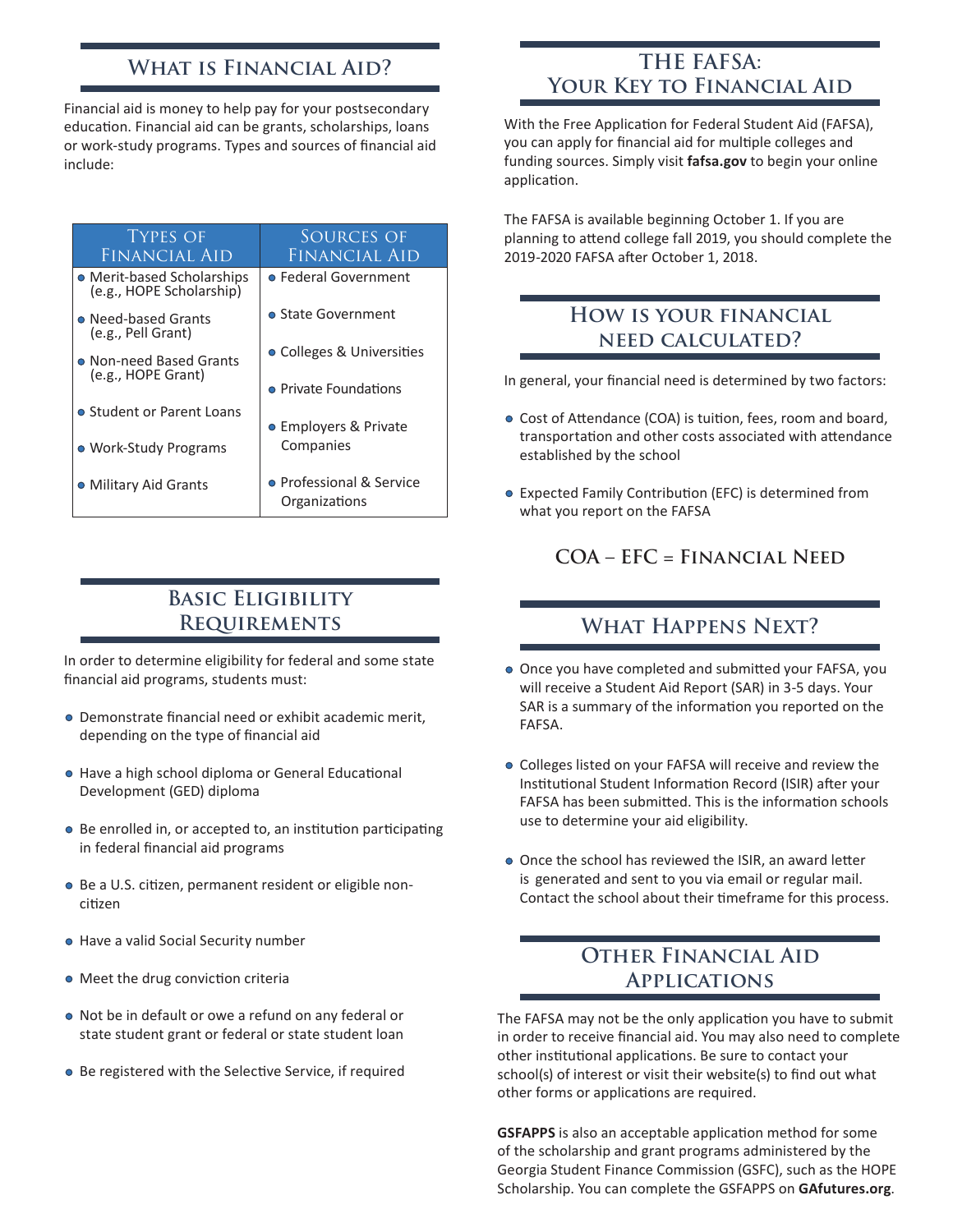| SAMPLE FINANCIAL AID AWARD                |            |                                                                                 |               |                 |           |  |  |
|-------------------------------------------|------------|---------------------------------------------------------------------------------|---------------|-----------------|-----------|--|--|
| Housing: On Campus<br>Residency: In-State |            | Estimated Cost of Attendance 2 Semesters<br><b>Expected Family Contribution</b> |               | \$19,035<br>\$0 |           |  |  |
| \$19,035<br>Established Financial Need    |            |                                                                                 |               |                 |           |  |  |
| <b>Type of Aid</b>                        | Fall       | <b>Spring</b>                                                                   | <b>Summer</b> | <b>Total</b>    | Accept?   |  |  |
| <b>Federal Pell Grant</b>                 | \$3,047.50 | \$3,047.50                                                                      | \$0           | \$6,095         | Yes or No |  |  |
| HOPE Scholarship*                         | \$3,720    | \$3,720                                                                         | \$0           | \$7,440         | Yes or No |  |  |
| Federal Direct Loan – Sub <sup>+</sup>    | \$1,750    | \$1,750                                                                         | \$0           | \$3,500         | Yes or No |  |  |
| Federal Direct Loan – Unsub $+$           | \$1,000    | \$1,000                                                                         | \$0           | \$2,000         | Yes or No |  |  |
| <b>Total for Academic Year</b>            | \$19,035   |                                                                                 |               |                 |           |  |  |

\*Estimated HOPE Scholarship award amount for 15 credit hours per semester at Georgia Institute of Technology. Award amounts vary by institution. Complete award amounts available on **GAfutures.org**. ⍏Loan amount based on dependent student status.

#### **Federal Financial Aid Programs**

The Federal Government has financial aid programs that include grants and work-study awards that do not need to be repaid, as well as various loans that require repayment. For more information on the types of federal aid, visit **studentaid.gov**.

- Federal Grants and Work Study
	- Pell Grant
	- Federal Supplemental Educational Opportunity Grant
	- Work-Study Award
- Federal Direct Loan Programs
	- Subsidized loan the government pays the interest on the loan while you are in school, during the six-month grace period after you graduate or drop below half-time enrollment, and during deferment periods. Subsidized loans are awarded based on financial need.
	- Unsubsidized loan you are responsible for paying the interest while enrolled in school. You can decide not to pay the interest while in school and it will be added to the loan balance until repayment begins.

| <b>ANNUAL LIMITS</b>                | SUBSIDIZED AND/OR<br>UNSUBSIDIZED LOAN |  |  |
|-------------------------------------|----------------------------------------|--|--|
| $1st$ Year                          | \$5,500 - No more than \$3,500         |  |  |
| Undergraduate                       | can be subsidized                      |  |  |
| $2nd$ Year                          | \$6,500 - No more than \$4,500         |  |  |
| Undergraduate                       | can be subsidized                      |  |  |
| 3rd Year and Beyond                 | \$7,500 - No more than \$5,500         |  |  |
| Undergraduate                       | can be subsidized                      |  |  |
| Graduate or<br>Professional Student | \$20,500 (unsubsidized only)           |  |  |

*With the exception of a Graduate or Professional Student, the loan amounts included in the chart are based on dependent student status. To learn more about whether a student is dependent or independent, visit studentaid.gov.*

### **Georgia Financial Aid Programs**

In addition to federal financial aid programs, Georgia residents may also be eligible for state-specific financial aid programs administered by GSFC.

- Dual Enrollment
- Georgia Military College State Service Scholarship
- Georgia National Guard Service Cancelable Loan
- HERO Scholarship
- HOPE Career Grant
- HOPE GED Grant
- HOPE Grant
- HOPE Scholarship
- Public Safety Memorial Grant
- REACH Scholarship
- Scholarship for Engineering Education
- **Scholarship for Engineering Education for Minorities**
- **Student Access Loan**
- Tuition Equalization Grant
- University of North Georgia Military Scholarship
- University of North Georgia ROTC Grant
- University of North Georgia ROTC Grant for Future Officers
- Zell Miller Grant
- Zell Miller Scholarship

For more information on any of these programs, visit **GAfutures.org**.

#### Important Resources

**GAfutures.org** – Learn about federal and Georgia-specific financial aid programs, search for colleges, scholarships and explore various career paths.

**FAFSA.gov** – Complete and track your FAFSA.

**Studentaid.gov** – Find information to help get ready for college and learn more about federal student aid.